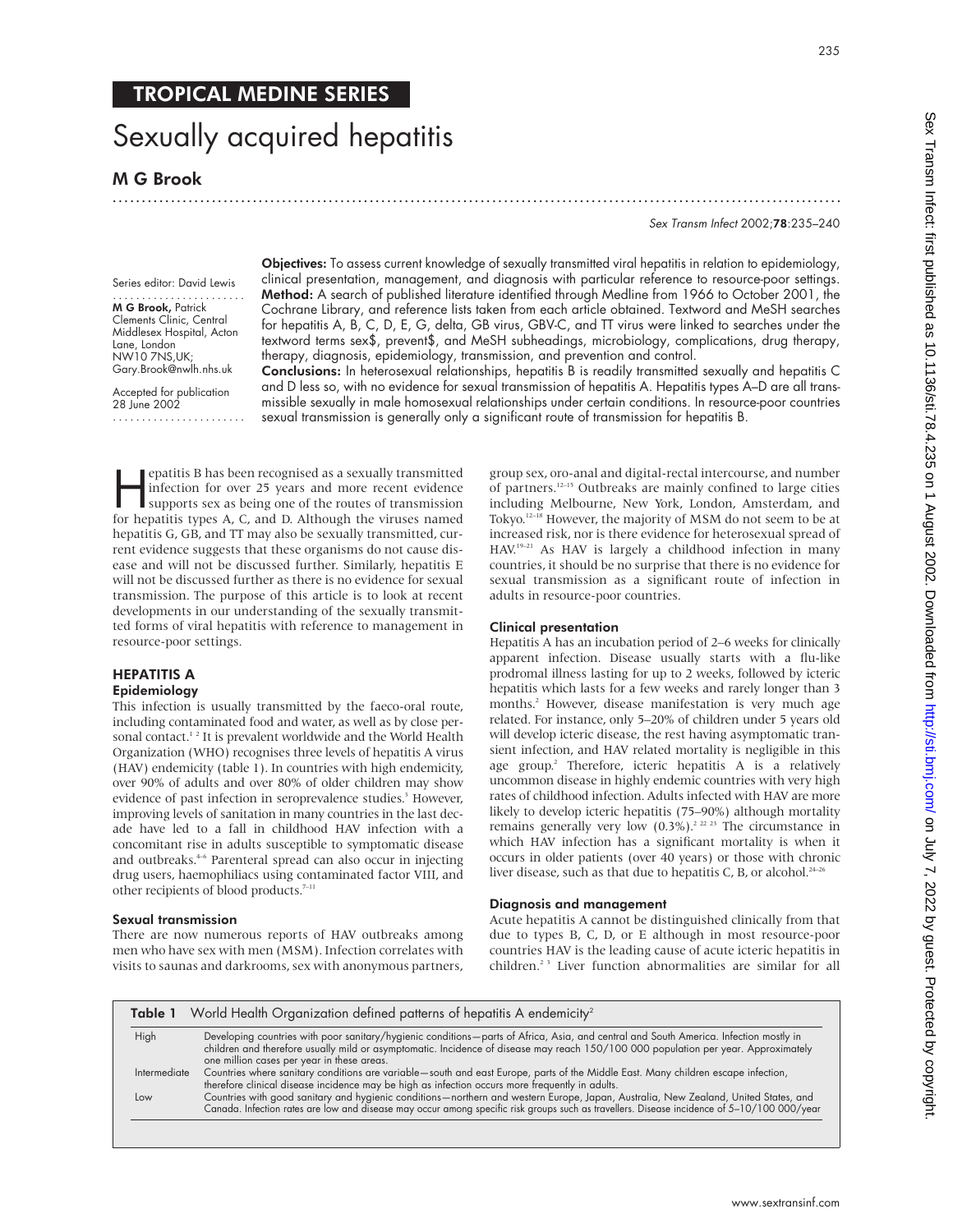| Test                               | <b>Notes</b>                                                                                                                                                                                                                                                                                                                                                                     |
|------------------------------------|----------------------------------------------------------------------------------------------------------------------------------------------------------------------------------------------------------------------------------------------------------------------------------------------------------------------------------------------------------------------------------|
| Serum aminotransferases (ALT, AST) | Typically peaks at 500-10000 IU/I in the first few weeks.                                                                                                                                                                                                                                                                                                                        |
| Serum bilirubin                    | 30-100 µmol/l. Mixed conjugated/unconjugated with bilirubinuria. Prolonged jaundice with rising bilirubin is<br>seen in patients with the cholestatic variant. Beware other serious causes of acute jaundice in the tropics such as<br>malaria, yellow fever and typhoid, all of which are usually accompanied by fever-a fever is normally absent in<br>icteric viral hepatitis |
| Serum alkaline phosphatase         | Usually normal or only mildly raised (<300 IU/I) except in the uncommon cholestatic variant of acute viral<br>hepatitis. Epstein-Barr virus related hepatitis often presents with a moderately raised serum alkaline phosphatase<br>level (300-500 IU/I) and aminotransferase levels <1000 IU/I. Very high alkaline phosphatase levels suggest<br>biliary tract disease.         |
| Prothrombin time                   | May be slightly prolonged by $1-5$ seconds. Prolongation >5 seconds (INR > 1.5) suggest impending hepatic<br>failure.                                                                                                                                                                                                                                                            |

| Virus type         | Acute infection                                                                                                  | Chronic infection                                                                          | Recovered/immune                                                                                                        |
|--------------------|------------------------------------------------------------------------------------------------------------------|--------------------------------------------------------------------------------------------|-------------------------------------------------------------------------------------------------------------------------|
| <b>Hepatitis A</b> | IgM anti-HAV+ve                                                                                                  | Does not occur                                                                             | lgG anti-HAV +ve<br>IgM anti-HAV -ve                                                                                    |
| Hepatitis B        | IgM anti-HBc +ve,<br>HBsAg +ve, HBeAg +ve<br>HBV-DNA +ve                                                         | IgM anti-HBc -ve (+ve low titre in flares)<br>HBsAg +ve, HBeAg + or -ve<br>HBV-DNA+ or -ve | IgG anti-HBc +ve (NB some tests measure<br>combined IgG and IgM)<br>IgG anti-HBs +ve (may become negative)<br>HBsAg -ve |
| Hepatitis C        | IgG anti-HCV +ve by ELISA and RIBA tests<br>(but may take up to 3 months or more).<br>HCV-RNA +ve by PCR         | As for acute infection                                                                     | Antibody negative or IgG anti-HCV +ve by<br>ELISA and RIBA tests.<br>HCV-RNA -ve by PCR                                 |
| Hepatitis D        | lgG and lgM anti-HDV +ve<br>$HDAg +ve,$<br>HDV-RNA +ve<br>With markers of acute/chronic hepatitis B<br>infection | As for acute infection                                                                     | Antibody, antigen, and RNA tests become<br>negative within months of recovery.                                          |

types of acute viral hepatitis (table 2), but if resources allow, the diagnosis is confirmed by a serum antibody tests (table 3) using EIA.<sup>2 27 28</sup>

Most patients with acute icteric hepatitis will recover uneventfully on a regime of symptom control, rest, and adequate hydration and can usually be kept at home. In moderate/low endemicity countries there is a case for patient isolation, especially in patients with faecal incontinence, taking precautions against faeco-oral spread during the time of infectivity which is during the prodromal illness and for the first 2 weeks of jaundice.<sup>2 29</sup> Normal human immunoglobulin may be given to non-immune close personal contacts, as may HAV vaccine.<sup>30 31</sup> The vaccine may also be offered to those otherwise at risk such as non-immune travellers to endemic countries, MSM whose lifestyle puts them at risk, haemophiliacs, patients with chronic liver disease, or sewage workers.<sup>32</sup> Universal vaccination of children in developing countries is now being considered although is currently prohibitively expensive.<sup>2</sup>

#### HEPATITIS B Epidemiology (table 4)

The majority of the world's hepatitis B virus (HBV) carriers have caught the infection through vertical transmission at birth and horizontal infection of children.<sup>33</sup> 34</sup> Other nonsexual routes of spread include horizontal transmission in institutions for patients with learning difficulties<sup>35</sup> and parenteral exposure such as occurs among injecting drug users, or those infected nosocomially.<sup>36</sup><sup>37</sup>

#### Sexual transmission

HBV is very efficiently transmitted sexually during heterosexual and male homosexual contact.<sup>38-41</sup> Heterosexual transmission occurs in many situations which includes sex with female sex workers in many resource-poor countries.42–45 Outside of prostitution, heterosexual transmission can still be important as shown by the 40% transmission rates to non-immune partners of patients with acute or chronic hepatitis B.<sup>34 35</sup> The importance of heterosexual transmission varies

|   | Hepatitis type Worldwide prevalence                                                                   | Highest prevalence areas                                                                                                                                                        | Major routes of transmission in<br>resource-poor countries                                                                                           |
|---|-------------------------------------------------------------------------------------------------------|---------------------------------------------------------------------------------------------------------------------------------------------------------------------------------|------------------------------------------------------------------------------------------------------------------------------------------------------|
| B | 2 billion have been infected at some time in<br>their life.<br>Currently 350 million chronic carriers | Africa, Asia, and South America 5-10%.<br>Ching and Taiwan 10-20%                                                                                                               | Mother to infant (vertical)<br>Child to child<br>Sexual                                                                                              |
|   | 170 million carriers $-3\%$ of the world's<br>population.                                             | 2-5% of the population in most resource<br>poor countries.<br>10% in northern China and parts of Africa                                                                         | Parenteral: reusable medical equipment,<br>tattooing, traditional scarification and<br>circumcision practices, blood products,<br>injecting drug use |
|   | 10 million carriers                                                                                   | Mediterranean basin, Middle East, central<br>Asia, west Africa, Amazon basin, and some<br>Pacific Islands. New areas identified in<br>China, Japan, northern India, and Albania | Parenteral, injecting drug users. Horizontal,<br>non-sexual, intrafamilial spread (exact<br>mechanism is unknown)                                    |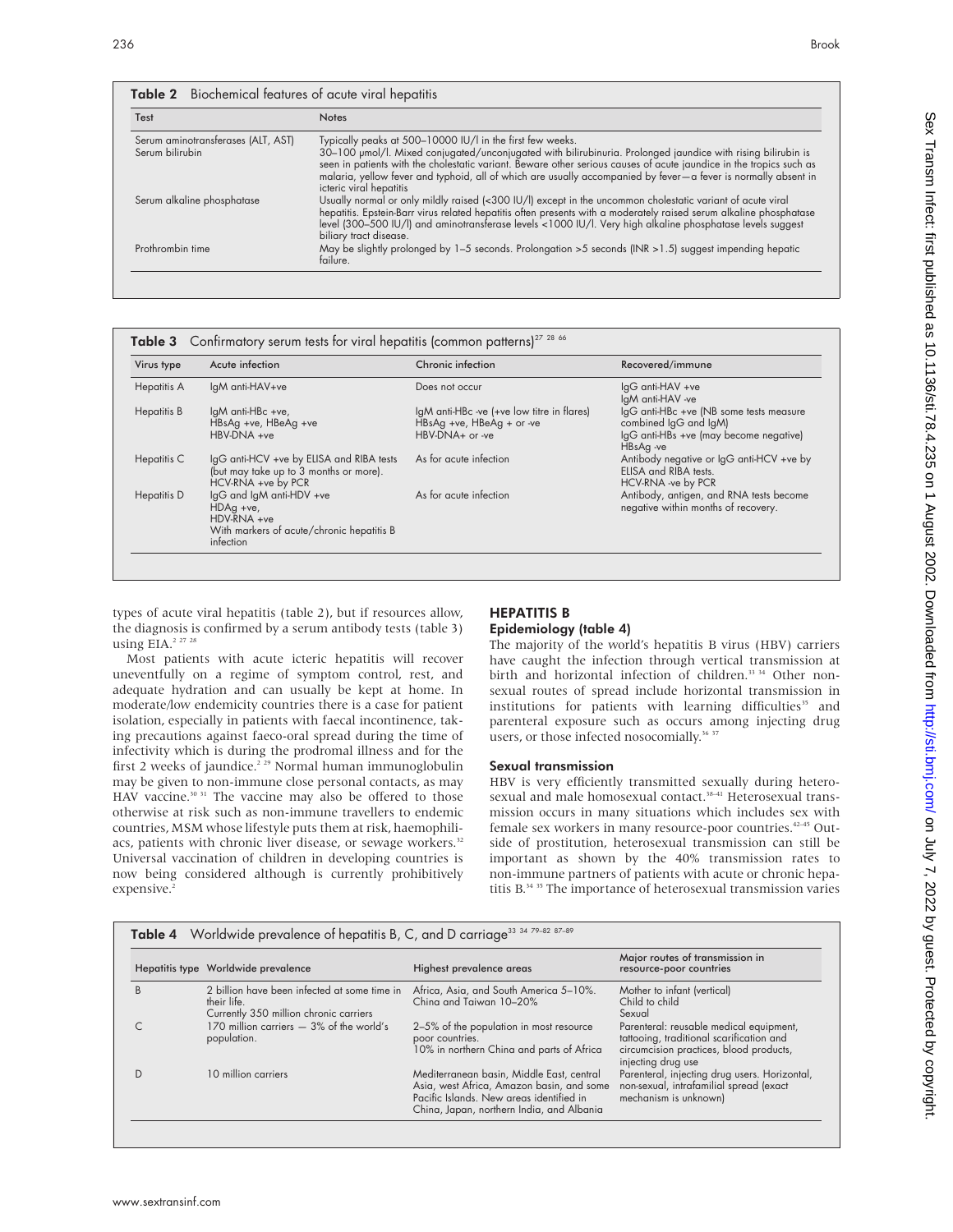from country to country. For instance in a Chinese seroprevalence study, most infection occurred in children under 5 years old but infection was also acquired by adults, some of whom are assumed to have acquired it sexually.<sup>34</sup> In both India and Tanzania, countries with a medium prevalence of chronic HBV (1–5%), higher rates are found in STD clinic attendees and correlate with other STDs, especially syphilis.<sup>46 47</sup> In fact, the Tanzanian study allowed an estimate of the proportion of hepatitis B that was sexually acquired in adults and was found to be 7.2% in men and 3.0% in women.<sup>47</sup>

Past studies of selected groups of homosexual men in the United States and Europe have found evidence of infection in 50% or more and HBsAg positive rates of up to 6%.<sup>39 40 48-55</sup> Transmission of HBV in homosexual men correlates with duration of sexual activity, number of partners, oro-anal and genito-anal sexual contact.<sup>51 52</sup> Despite the availability of an effective vaccine, HBV continues to be a significant problem in homosexual men in developed countries.<sup>53-55</sup> There is relatively little published work on homosexual transmission of HBV in the tropics with the exception of parts of Latin America.<sup>56-58</sup> In these countries there is evidence of very high rates of hepatitis B spread between homosexual men with indicators of present/past infection of over 40%.<sup>56-58</sup>

#### Clinical presentation

As with HAV, acute infection of children with HBV is largely asymptomatic $59\,60$  and this situation accounts for the majority of HBV infections in resource-poor countries.<sup>33</sup> In adulthood many infections are asymptomatic, but 20%–35% of infections are marked by acute icteric hepatitis which tends to be more severe than that due to HAV. However, in the immunocompromised, including those who are HIV positive, asymptomatic acute infection is common.<sup>60 61</sup> For those with symptomatic disease, the incubation period is usually 6–12 weeks but can be as long as 6 months. HBV infection also causes fulminant hepatitis, chronic hepatitis, liver cirrhosis, and liver cancer. Approximately 1% of those with acute symptomatic infection will get fulminant hepatitis, marked by evidence of decompensated liver disease and leading to death in up to 50%.59 Numerically far bigger is the problem of chronic infection, cirrhosis, and liver cancer. Ninety per cent of infants, 50% of preschool children, and 10% of adults with HBV will become chronically infected—that is, for more than 6 months.<sup>33 59</sup> Once chronic infection is established, this state may remain for decades and it is estimated that approximately 25% of chronically infected children will ultimately die of cirrhosis or liver cancer, usually from the fourth decade of life onwards and currently causing the death of about a million people annually.<sup>33</sup>

The majority of those with chronic infection have no symptoms until cirrhosis and decompensated liver disease develop in up to half of them when they experience abdominal ascites, jaundice, bleeding oesophageal varices and ultimately confusion, cachexia, and death. Both fulminant hepatitis and more rapidly progressive cirrhosis occur when chronic hepatitis B is complicated by hepatitis A, C, or  $D.62-64$  About 10% of those with cirrhosis get liver cancer<sup>65</sup> which presents with an enlarging liver, weight loss, and rapid progression to death.

#### Diagnosis and management

Acute icteric hepatitis B is clinically similar for all types of viral hepatitis. Similarly, cirrhosis and liver cancer due to HBV cannot be distinguished on clinical grounds from those due to hepatitis C although HBV is the most common cause in most resource-poor countries.<sup>33</sup> A liver function test is available in many low resource healthcare settings and the pattern of abnormality for acute infection is similar for all types of viral hepatitis (table 2). Those with chronic hepatitis may have a normal liver function test apart from a mildly raised serum aminotransferase level (AST or ALT), although when cirrhosis

or cancer develop, the LFT becomes progressively more abnormal as does the serum prothrombin time.<sup>66</sup> HBV infection is confirmed by the presence of the serum surface antigen, a test which may be within the financial reach of many resourcepoor settings, but to get more accurate assessment of the stage of infection more sophisticated and expensive assays for hepatitis B e antigen, and antibodies to the hepatitis B core, e and surface antigens needs to be done (table 3).<sup>66</sup> The most sensitive test of all is the HBV DNA assay,<sup>66</sup> which can be used to clarify issues if the antibody and antigen tests are not completely helpful (for example, in HBeAg negative replicative infection), $67$  although the expense of this assay limits its use to only the most technologically sophisticated of laboratories.

The management of acute hepatitis is the same as that for hepatitis A. Chronic, HBeAg positive, infection can be cured in up to 50% of patients with drugs such as interferon alfa, lamivudine, famciclovir, and adefovir,<sup>68-71</sup> but the expense of these drugs has limited their use in resource-poor countries to a few healthcare settings.<sup>72</sup> HIV co-infection with HBV also complicates management in as much as therapy for HBV is less effective except in those with a high CD4+ lymphocyte count.73 74 However, although the prognosis of liver disease in HIV/HBV co-infection may be worse,<sup>75</sup> this has not been entirely confirmed. There may be some advantage in prescribing lamivudine as part of any antiretroviral regimen, if available, in HIV/HBV co-infected patients in as much as the progression of liver disease may be delayed.74 Once cirrhosis and liver cancer have developed, death is inevitable outside of those settings where liver transplantation and chemotherapy are available.<sup>33</sup> By far the most effective population strategy is universal vaccination, as advocated by the WHO. In Taiwan, widespread HBV vaccination, aiming particularly at infants and children has led to a 80% fall in chronic HBV carriage in children with similar decreases in childhood liver cancer. It is hoped that the HBV carrier rate in Taiwan will be <0.1% by 2010.76 Similarly in China, the country with the largest number of HBV carriers, it is hoped that it will be virtually eradicated within a lifetime.<sup>77</sup> Certainly vaccination and consistent condom use will prevent most cases of sexually transmitted hepatitis B if advised to those at risk.<sup>39 40 7</sup>

#### HEPATITIS D (DELTA VIRUS) Epidemiology

This RNA virus can only exist as a co-infection with hepatitis B but its geographic distribution is not uniformly identical to HBV (table 4). There are three main types of epidemiological pattern: endemic carriage (for example, Mediterranean basin, indigenous people in parts of South America), areas of mainly parenteral spread (for example, western Europe, North America) and areas with sudden epidemics (for example, in the Amazon basin, or central Africa).<sup>79-82</sup> Rarely, vertical (mother to infant) spread may also occur.79

#### Sexual transmission

Several studies have shown sexual transmission of delta virus in both heterosexual couples and homosexual men and this route is significant both in endemic areas and in relation to injecting drug users in low prevalence countries. $48\frac{79\frac{83}{84}}{298\frac{84}{84}}$ 

#### Clinical presentation

Delta virus (HDV) can be first acquired concurrently with acute HBV infection or as a superinfection of a chronic HBV carrier. In acutely co-infected patients the incubation period is 3–7 weeks and there may be two bouts of clinical hepatitis due to each virus.<sup>79</sup> The acute infection is often quite severe and fulminant hepatitis is 10 times more likely than with other types of viral hepatitis with an  $80\%$  fatality rate.<sup>79</sup> Chronic infection occurs in only 5% of such patients. Superinfection of HDV in a HBV carrier causes an acute, severe, icteric hepatitis which again is associated with a high rate of fulminant disease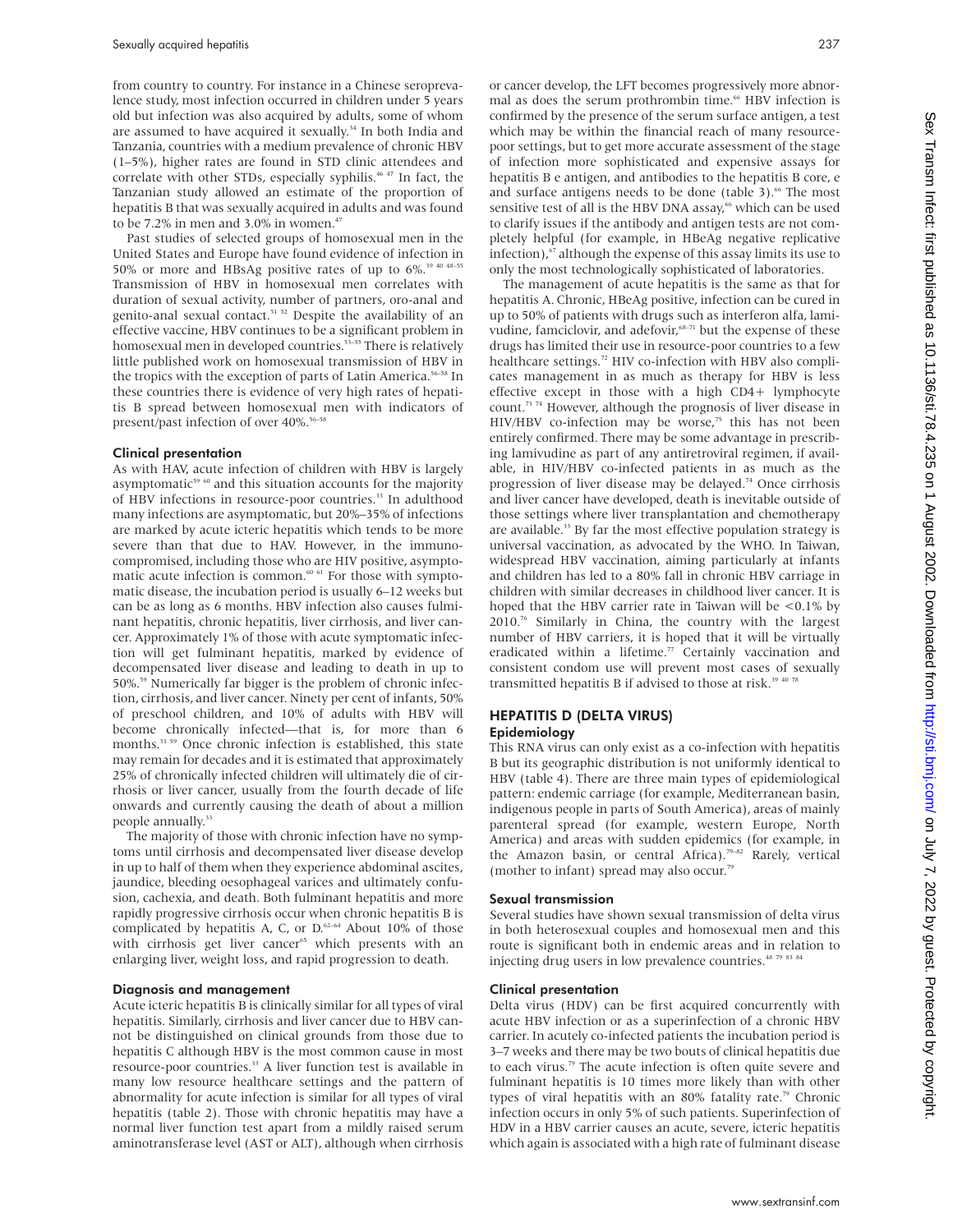and also leads to chronic infection in 80%.<sup>79</sup> Chronic infection leads to a high rate of subsequent cirrhosis (up to 70%) which is usually more rapid in onset (40% in 6 years) than with HBV and can occur as little as 2 years after infection.<sup>79 85</sup> The rate of progression to liver cancer in cirrhotics with HDV is also trebled compared to HBV alone (adjusted odds ratio of 3.2, 5 year risk 10%  $v$  2–4%).<sup>85</sup>

#### Diagnosis and management

Apart from the severity of infection, the only other clinically distinguishing feature is its propensity to cause acute hepatitis in known hepatitis B carriers (table 2).<sup>79</sup> Laboratory diagnosis can be established by a serum anti-HDV test (table 3) although the utility of this test in resource-poor settings is doubtful except to investigate epidemics. Antigen and RNA tests also exist but require a relatively high level of technological expertise.<sup>86</sup>

Management is along the same lines as HBV except that to date there is no effective antiviral therapy. However, this infection is largely preventable through HBV vaccination, condom use, sterile medical equipment, and the avoidance of equipment sharing in injecting drug users.<sup>79</sup>

#### HEPATITIS C

#### Epidemiology (table 4)

Parenteral transmission is the predominant route of transmission in most resource-poor countries.<sup>87-89</sup> It is unclear how important vertical (mother to infant) transmission is in HIV negative women but, as with all other situations, HIV co-infection markedly increases the rate of hepatitis C virus (HCV) transmission to over 9% and may also lead to spread through breast milk.<sup>90</sup> In developed countries the majority of carriers are injecting drug users, their partners, or those who have received untested blood or blood products

#### Sexual transmission

HCV can be sexually transmitted (unprotected vaginal sex) but at a relatively low rate, probably 0.5–2% per year of a relationship or 5% of all heterosexual relationships. Transmission rates are markedly higher if the source patient is also HIV positive.<sup>91-93</sup> There is also evidence for homosexual spread.<sup>94</sup> However, these data are from studies in Europe and the United States. Studies on sexual transmission in resource-poor countries are less certain. For instance, reports from Malawi, Jamaica, and Tanzania did not show evidence of significant sexual spread of HCV in the general population.<sup>95-97</sup> Conversely, research in Thailand, Argentina, and Egypt does link HCV spread to heterosexual sex, particularly in relation to HIV infection.<sup>89 98 99</sup> As with hepatitis A, this evidence therefore suggests that sexual transmission may occur in resource-poor countries but at a rate that is relatively minor compared with other routes of spread.

#### Clinical presentation

After an incubation period of up to 150 days, icteric hepatitis occurs in under 20% of acute infections, the rest being asymptomatic. $87 100 101$  Fulminant hepatitis is rare except for hepatitis A superinfection of chronic HCV disease.<sup>102</sup> However, about 80% of patients develop chronic (>6 months) infection and spontaneous recovery is rare in such people.<sup>87 100 101</sup> Symptoms of chronic infection are rare until cirrhosis intervenes which happens in about 20% after 20 years. Liver cancer also develops in up to 5% of carriers after 20–30 years. Progression to cirrhosis is more likely and more rapid if there is co-infection with HIV, HBV, or a high alcohol intake. $87/100/10$ 

#### Diagnosis and management

There is no way to distinguish acute icteric (table 2) and chronic HCV infection from other types of viral hepatitis on clinical grounds. Antibody tests are available (table 3) but expensive. Usually, an ELISA is used for screening, and the positive test confirmed by a RIBA because of the high rate of false positive tests by the ELISA method.<sup>103</sup> It can take anything up to 9 months after exposure to HCV for the patient's antibody test to become positive although most are positive within 3 months.<sup>87 103</sup> For settings with advanced technological facilities a polymerase chain reaction (PCR) assay can be used to determine if an antibody positive patient is an HCV carrier, although over  $90\%$  are.<sup>103</sup>

There is no effective vaccine and so prevention is centred around non-reusable medical equipment, education, testing of donated blood, and safer sex including condoms.<sup>87</sup> However, it is wise to vaccinate HCV carriers against hepatitis A and B to prevent the severe consequences of co-infection with these viruses.<sup>87 100 101 102</sup> Approximately 50% of carriers can be cured using a treatment combination of pegylated interferon injections and ribavirin for 6–12 months, although this is very expensive and beyond the scope of most resource-poor countries.104

#### **REFERENCES**

- 1 **Shapiro CN**, Margolis HS. Worldwide epidemiology of hepatitis A virus<br>infection. *J Hepatol* 1993;**18**(suppl 2):S11–14.<br>2 **World Health Organization**. *Hepatitis A.* Department of
- Communicable Disease Surveillance and Response. Geneva: WHO, December 2001 (www.who.int/emc-documents/hepatitis/docs/ whocdscredc2007.html).
- 3 Fathalla SE, Al-Jama AA, Al-Sheikh IH, et al. Seroprevalence of hepatitis
- A virus markers in eastern Saudi Arabia. Saudi Med J 2000;21:945–9. 4 Lee SD. Asian perspectives on viral hepatitis A. J Gastroenterol Hepatol 2000;15(suppl)G94–9.
- 5 Polz-Dacewicz MA, Policiewicz P, Badach Z. Changing epidemiology
- of hepatitis A virus infection—a comparative study in central eastern Poland. Med Sci Mon 2000;6:989–93.
- 6 Das K, Jain A, Gupta S, et al. The changing epidemiological pattern of hepatitis A in an urban population of India: emergence of a trend similar to the European countries. Eur J Epidem 2000;16:507–10.
- 7 Grinde B, Stene-Johansen K, Sharma B, et al. Characterisation of an epidemic ot hepatitis A virus involving intravenous drug<br>abusers—infection by needle sharing? *J Med Virol* 1997;**53**:69–75.
- 8 Shaw DD, Whiteman DC, Merritt AD, et al. Hepatitis A outbreaks among illicit drug users and their contacts in Queensland, 1997. Med J<br>Aust 1999;**170**:584–7.
- 9 Stene-Johansen K, Skaug K, Blystad H, et al. A unique hepatitis A virus strain caused an epidemic in Norway associated with intravenous drug abuse. Scand J Infect Dis 1998;30:35–8.
- 10 Chudy M, Budek I, Keller-Stanislawski B, et al. A new cluster of hepatitis A infection in hemophiliacs traced to a contaminated plasma pool. J Med Virol 1999;57:91–9.
- 11 Soucie JM, Robertson BH, Bell BP, et al. Hepatitis A virus infections associated with clotting factor concentrate in the United States. Transfusion 1998;38:573–9.
- 12 Henning KJ, Bell E, Braun J, et al. A community-wide outbreak of hepatitis A: risk factors for infection among homosexual and bisexual men. Am J Med 1995;99:132–6.
- 13 Leentvaar-Kuijpers A, Kool JL, Veugelers PJ, et al. An outbreak of hepatitis A among homosexual men in Amsterdam 1991–1993. Int J Epidemiol 1995;24:218–22.
- 14 Katz MH, Hsu L, Wong E, et al. Seroprevalence of and risk factors for hepatitis A infection among young homosexual and bisexual men. J Infect Dis 1997;175:1225–9.
- 15 Villano SA, Nelson KE, Vlahov D, et al. Hepatitis A among homosexual men and injection drug users: more evidence for vaccination. Clin Infect Dis 1997;25:726–8.
- 16 Stewart T, Crofts N. An outbreak of hepatitis A among homosexual men in Melbourne. Med J Aust 1993;158:519–21.
- 17 SundkvistT, Aitken C, Duckworth G, et al. Outbreak of acute hepatitis A among homosexual men in East London. Scand J Infect Dis 1997;29:211–2.
- 18 Takechi A, Hatakeyama S, Kashiyama T, et al. Outbreak of hepatitis A infection amongst men who have sex with men. Journal of the Japanese Association for Infectious Diseases 2000;74:716–9.
- 19 Nandwani R, Caswell S, Boag F, et al. Hepatitis A seroprevalence in homosexual and heterosexual men. Genitourin Med 1994;70:325–8.
- 20 Corona R, Stroffolini T, Giglio A, et al. Lack of evidence for increased risk of hepatitis A infection in homosexual men. Epidemiol Infect 1999;123:89–93.
- 21 Minuk GY, Ding LX, Hannon C, et al. The risks of transmission of acute hepatitis A and B virus infection in an urban centre. *J Hepatol*<br>1994;**21**:118–21.
- 22 McIntyre N. Clinical presentation of acute viral hepatitis. Br Med Bull 1990;46:533–47.
- 23 Sciot R, Van Damme B, Desmet VJ. Cholestatic features in hepatitis A. J Hepatol 1986;3:172–81.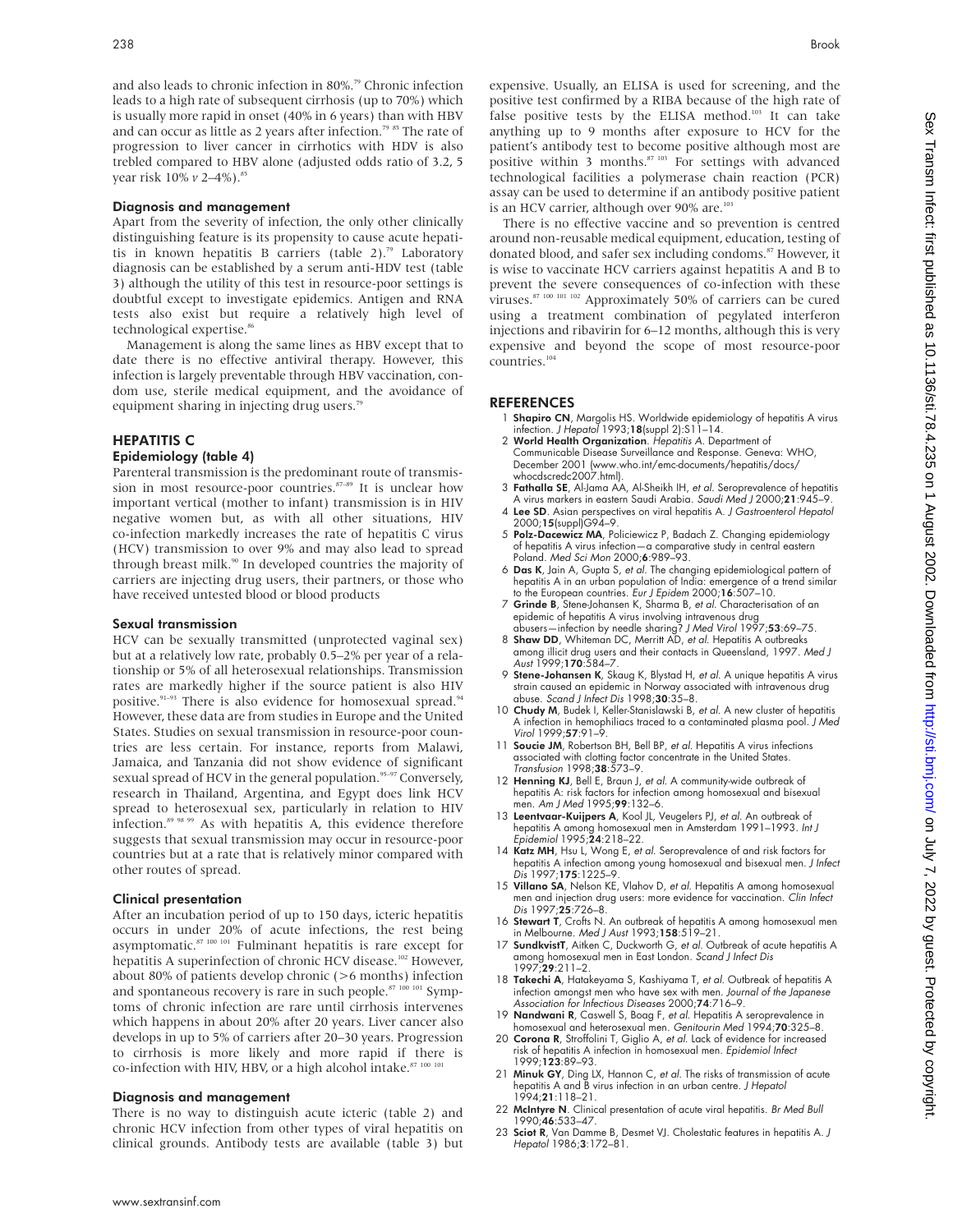- 24 Fagan EA, Williams R. Fulminant viral hepatitis. Br Med Bull 1990;46:462–80.
- 25 Willner IR, Uhl MD, Howard SC, et al. Serious hepatitis A: an analysis of patients hospitalised during an urban epidemic in the United States.<br>*Ann Intern Med* 1998;**128**:111–4.
- 26 Vento S, Garfano T, Renzini C, et al. Fulminant hepatitis associated with hepatitis A virus superinfection in patients with chronic hepatitis C. N Engl J Med 1998;338:286–90.
- 27 McPherson RA. Laboratory diagnosis of human hepatitis viruses. J Clin Lab Anal 1994;8:369–77.
- 28 Stapleton JT. Host immune response to hepatitis A virus. J Infect Dis 1995;171(suppl 1):S9–14.
- 29 Polish LB, Robertson BH, Khanna B, et al. Excretion of hepatitis A virus (HAV) in adults: comparison of immunologic and molecular detection methods and relationship between HAV positivity and infectivity in<br>tamarins. J Clin Microbiol 1999;**37**:3615–17.<br>30 **Winokur PL**, Stapleton JT. Immunoglobulin prophylaxis for hepatitis A.<br>*Clin Infect Dis* 1992;14:580–6.
- 
- 31 Mele A. Efficacy of hepatitis A vaccine in prevention of secondary
- hepatitis A infection: a randomized trial. Lancet 1999;**35**3;1136–9.<br>32 **Brook MG**. Clinical Effectiveness Group. National guideline for the<br>management of the viral hepatitides A, B and C. *Sex Transm Infect* 1999;75(Suppl 1):S57–64.
- 33 World Health Organization. Hepatitis B. Fact Sheet WHO/204. Geneva: WHO, October 2000 (www.who.int/inf-fs/en/fact204.html).
- 34 **Yao GB**. Importance of perinatal versus horizontal transmission of<br>hepatitis B virus infection in China. *Gut* 1996;**38**(suppl 2):S39–42.<br>35 **Van Damme P**, Cramm M, Van Der Auwera J-C, *et al*. Horizontal
- transmission of hepatitis B virus. Lancet 1995;345:27–9.
- 36 Alter MJ, Hadler SC, Margolis HS, et al. The changing epidemiology of hepatitis B in the United States. JAMA 1990;263:1218–22. 37 Singh J, Gupta S, Khare S, et al. A severe and explosive outbreak of
- hepatitis B in a rural population in Sirsa district, Harayana, India: unnecessary therapeutic interventions were a major risk factor*. Epidemiol*<br>I*nfect* 2000;**125**:693–9.
- 38 Struve J, Giesecke J, Lindh G, et al. Heterosexual contact as a major route for transmission of acute hepatitis B among adults. J Infect 1990;20:111–21.
- 39 Francis DP, Hadler SC, Thompson SE, et al. The prevention of hepatitis B with vaccine. Report of the Centers for Disease Control multi-center trial among homosexual men. Ann Intern Med 1982;97:362–6.
- 40 Szmuness W, Stevens CE, Zang EA, et al. A controlled clinical trial of the efficacy of the hepatitis B vaccine (Heptavax B): a final report. Hepatology 1981;1:377–85.
- 41 Szmuness W, Much I, Prince AM, et al. On the role of sexual behavior
- in the spread of hepatitis B infection. *Ann Intern Med* 1975;**83**:489–95.<br>42 **Hyams KC**, Phillips IA, Tejada A, *et al*. Three-year incidence study of retroviral and viral hepatitis transmission in a Peruvian prostitute population. J Acq Immune Defic Synd 1993;6:1353–7.
- 43 Hyams KC, Phillips IA, Tejada A, et al. Hepatitis B in a highly active prostitute population: evidence for a low risk of antigenemia. J Infect Dis 1990;162:295–8.
- 44 Bratos MA, Eiros JM, Orduna A, et al . Influence of syphilis in hepatitis B transmission in a cohort of female prostitutes. Sex Transm Dis 1993;20:257–61.
- 45 Hyams KC, Krogwold RA, Brock S, et al. Heterosexual transmission of viral hepatitis and cytomegalovirus infection among United States military<br>personnel stationed in the western Pacific. *Sex Transm Dis* 1993 20:36–40.
- 46 Kura MM, Hira S, Kohli M, et al. High occurrence of HBV among STD clinic attenders in Bombay, India. Int J STD AIDS 1998;9:231–3.
- 47 Jacobs B, Mayaud P, Changalucha J, et al. Sexual transmission of hepatitis B in Mwanza, Tanzania. Sex Transm Dis 1997;24:121–6.
- 48 Mele A, Franco E, Caprilli F, et al. Hepatitis B and delta virus infection among heterosexuals, homosexuals and bisexual men. Eur J Epidem 1988;4:488–9.
- 49 Hoffman B, Kryger P, Pedersen NS, et al. Sexually transmitted diseases, antibodies to human immunodeficiency virus and subsequent development of acquired immunodeficiency syndrome. Visitors of homosexual sauna clubs in Copenhagen: 1982–1983. Sex Transm Dis 1988;15:1–4.
- 50 **Coleman JC**, Waugh M, Dayton R. Hepatitis B antigen and antibody in<br>| a male homosexual population. *Br J Vener Dis* 1977;**53**:132–4.<br>| **Keefe EB**. Clinical approach to viral hepatitis in homosexual men. *Med*
- Clin North Am 1986;70:567-86.
- 52 Coutinho RA, Schut BJ, Albrecht-Van Lent NA, et al. Hepatitis B among homosexual men in the Netherlands. Sex Transm Dis 1981;8(suppl 4):333–5.
- 53 Gilson RJC, de Ruiter A, Waite J, et al. Hepatitis B virus infection in patients attending a genitourinary medicine clinic: risk factors and vaccine coverage. *Sex Transm Infect* 1998;74:110–15.
- 54 Hart GJ, Dawson J, Fitzpatrick RM, et al. Risk behaviour, anti-HIV and anti-hepatitis B core prevalence in clinic and non-clinic samples of gay men in England 1991–2. AIDS 1993;7:863–9.
- 55 SeageGr, Mayer KH, Lenderking WR, et al. HIV and hepatitis B infection and risk behaviour in young gay and bisexual men. Public Health Rep 1997;112:158–67.
- 56 **Oliveira ML**, Bastos FI, Tellos PR, *et al.* Prevalence and risk factors for<br>HBV, HCV and HDV infections among injecting drug users from Rio de<br>Janeiro, Brazil. *Braz J Med Biol Res* 1999;**32**:1107–14.
- 57 Oliveira LH, Silva IR, Xavier BL, et al. Hepatitis B infection among patients attending a sexually transmitted diseases clinic in Rio de Janeiro, Brazil. Memorias do Instituta Oswaldo Cruz 2001;96:635–40.
- 58 **Rodriguez L**, Collado-Mesa F, Aragon U, *et al.* Hepatitis B virus<br>exposure in human immunodeficiency virus seropositive Cuban patients.<br>Memorias do Instituta Oswaldo Cruz 2000;**95**:243–5.
- 59 McIntyre N. Clinical presentation of acute viral hepatitis. Br Med Bull 1990;46:533–47.
- 60 Hyams KC. Risks of chronicity following acute hepatitis B virus infection: a review. Clin Infect Dis 1995;20:992–1000.
- 61 Brook MG., Chan G., Yap I, et al. Randomised controlled trial of lymphoblastoid interferon alfa in Europid men with chronic hepatitis B virus infection. BMJ 1989;299:652–6.
- 62 Zarski JP, Bohn B, Bastie A, *et al*. Characteristics of patients with dual<br>infection by hepatitis B and C viruses. *J Hepatol* 1998;28:27–33.<br>63 Chu CM, Yeh CT, Liaw YF. Fulminant hepatic failure in acute hepatitis C:
- increased risk in chronic carriers of hepatitis B virus. Gut 1999;45:613–7.
- 64 Vento S, Garfano T, Renzini C, et al. Fulminant hepatitis associated with hepatitis A virus superinfection in patients with chronic hepatitis C. N Engl J Med 1998;338:286–90.
- 65 Chiaramonte M, Stroffolini T, Vian A, et al. Rate of incidence of hepatocellular carcinoma in patients with compensated viral cirrhosis. Cancer 1999;**85**:2132-7.
- 66 Gitlin N. Hepatitis B: diagnosis, prevention and treatment. Clin Chem 1997;43:1500–6.
- 67 Badur S, Akgun A. Diagnosis of hepatitis B infections and monitoring of treatment. J Clin Virol 2001;21:229–37.
- 68 Janssen HL, Gerken G, Carreno V, et al. Interferon alfa for chronic hepatitis B infection: increased efficacy of prolonged treatment. The<br>European Concerted Action on Viral Hepatitis (EUROHEP). *Hepatology* 1999;30:238–43.
- 69 Main J, Brown JL, Howells C, et al. A double-blind, placebo-controlled study to assess the effect of famciclovir on virus replication in patients
- with chronic hepatitis B virus infection. J Vir Hepat 1996;3:211–15.<br>70 **Dienstag JL**, Schiff ER, Wright TL, *et al*. Lamivudine as initial treatment<br>of chronic hepatitis B in the United States. N Engl J Med 1999;341:1256–63.
- 71 Tsiang M, Rooney JF, Toole JJ, et al. Biphasic clearance kinetics of hepatitis B virus from patients during adefovir dipivoxil therapy.<br>Hepatology 1999;29:1863–9.<br>T2 **Yao GB**. Management of hepatitis B in China. *J Clin Virol*
- 2000;61:392–7.
- 73 Lin SM, Sheen IS, Chien RN, et al.. Long-term beneficial effect of interferon therapy in patients with chronic hepatitis B virus infection.<br>Hepatology 1999;**29**:971–5.<br>74 **Dore GJ**, Cooper DA, Barrett C, *et al*. Dual efficacy of lamivudine
- treatment in human immunodeficiency virus/hepatitis B virus-coinfected<br>persons in a randomized controlled study (CAESAR). The CAESAR<br>Coordinating Committee. *J Infect Dis* 1999;**180**:607–13.
- 75 Colin JF, Cazals-Hatem D, Loriot MA, et al. Influence of immunodeficiency virus infection on chronic hepatitis B in homosexual<br>men. *Hepatology* 1999;**29**:1306–10.<br>76 **Huang K**, Lin S. Nationwide vaccination: a success story in Taiwan.
- Vaccine 2000;18(suppl 1):S35–8.
- 77 Zhao S, Xu Z, Lu Y. A mathematical model of hepatitis B virus transmission and its application for vaccination strategy in China. I*nt J*<br>Epidemiol 2000;29:744–52.<br>78 **Bhave G,** Lindan CP, Hudes ES, *et al*. Impact of an intervention on HIV,
- sexually transmitted diseases and condom use among sex workers in Bombay. AIDS 1995;9(suppl 1):S21–30.
- 79 World Health Organization. Hepatitis delta. Department of Communicable Disease Surveillance and Response, CSR. Geneva: WHO, December 2001 (www.who.int/emc-documents/hepatitis/docs/ whocdscrncs20011.html).
- 80 Flodgren E, Bengtsson S, Knotsson M, et al. Recent high incidence of fulminant hepatitis in Samara, Russia: molecular analysis of prevailing hepatitis B and D strains. J Clin Microbiol 2000;38:3311-6
- 81 Manock SR, Kelley PM, Hyams KC, et al. An outbreak of fulminant hepatitis delta in the Waorani, an indigenous people of the Amazon<br>basin of Ecuador. A*m J Trop Med Hyg* 2000;**63**:209–13.<br>82 **Niro GA**, Casey JL, Gravinese E, *et al*. Intrafamilial transmission of
- hepatitis delta virus: molecular evidence. J Hepatol 1999;30:564-9.
- 83 Liaw YF, Chiu KW, Chu C, *et al.* Heterosexual transmission of hepatitis<br>delta virus in the general population of an area endemic for hepatitis b<br>virus infection: a prospective study. *J* Infect Dis 1990;162:1170–2.<br>84
- infection among "at-risk" populations in south east London. *J Epidem*<br>Co*m Health* 1992;**46**:144–7.<br>85 **Fattovich G**, Giustina G, Christensen E, *et al*. Influence on hepatitis delta
- virus infection on morbidity and mortality in compensated cirrhosis type B. The European Concerted Action on Viral Hepatitis (Eurohep). Gut 2000;46:420–6.
- 86 Modahl LE, Lai MM. Hepatitis delta virus: the molecular basis of laboratory diagnosis. Critical Reviews in Clinical Laboratory Science 2000;37:45–92.
- 
- 87 World Health Organization. *Hepatitis* C. Geneva: WHO, October<br>2000. (www.who.int/inf-fs/en/fact164.html)<br>88 Sun CA, Chen HC, Lu SN, *et al.* Persistent hyperendemicity of hepatitis C<br>virus infection in Taiwan: the impo Med Virol 2001;65:30–4.
- 89 Habib M, Mohamed MK, Abdel-Aziz F, et al. Hepatitis C virus infection in a community in the Nile delta: risk factors for seropositivity. Hepatology 2001;33:248–53.
- 90 European Paediatric Hepatitis C Virus Network. Effects of mode of delivery and infant feeding on the risk of mother to child transmission of hepatitis C virus. Br J Obstet Gynaecol 2001;108:371-7.